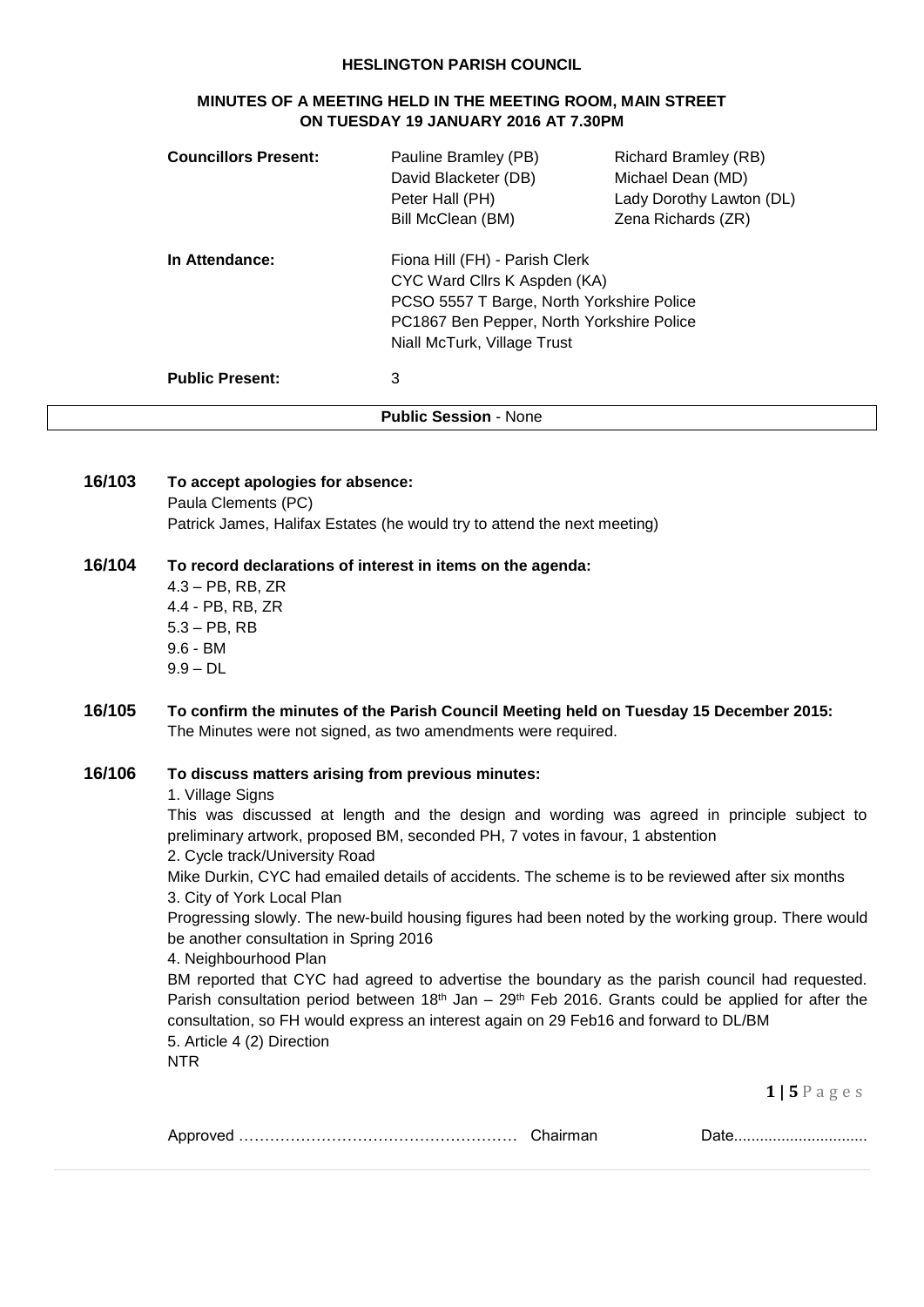6. CYC Community Governance Review FH was asked to chase this up

# **16/107 To Discuss, if necessary, long-standing matters:**

1. Appearance of village

PB is trying to get the skip removed from outside the NatWest. The wooden structure was obstructing the footpath, but would remain until bricks arrived. The CYC planning enforcement team were looking at the signage at the Post Office. Most of the fly-tipping had been removed from Long Lane/Low Lane, but there was a little remaining close to Green Lane. CYC were pursuing a conviction. DB reported that one of the benches should be back in about a week. The other two would be done a.s.a.p. FH was asked to contact Open Reach to reseed the grass following work on the Green Box at the end of Holmefield Lane. KA would speak to CYC officers about the issue of damage outside The Lodge. FH was asked to write to The Lodge stating that within a Conservation Area, they had a duty to make good any damage to the grassed area and advise that CYC may be able to assist with seed/turf. 2. Rights of way

NTR

3. SSSI - Dog Orders

NTR

4. Highway Matters

KA advised that the drainage on Common Lane was still on the list from earlier this year and he asked the parish council to report to CYC any gulley cleaning needed.

5. Major Events - Yorkshire Marathon/Tour de Yorkshire

NTR

6. University of York

DL reported that litter and noise was still a huge problem along Boss lane and she had met with Shai Danmole-Ellis, Assistant Head, Halifax College. Arrangements were in place to collect litter and attempts were being made to move the clubbers bus stop

7. HMOs

DL is reviewing the list. KA will provide a list of properties exempt from council tax. KA would research bye laws for banning the use of boards.

8. Elvington

NTR

9. Communication - Website/Newsletter/Broadband/Notice board

The website was up to date with all required information. BM would prepare a draft newsletter for the next meeting. The noticeboard cracked glass was discussed and replacement authorised for the laminated glass up to a maximum of £200.00, proposed DL, seconded ZR, unanimous.

#### **16/108 To receive any matters raised by members of public:**

None

#### **16/109 To report and make relevant recommendations on new planning applications:**

Letter A:We support the application

Letter B:We have no objections

Letter C:We do not object but wish to make comments or seek safeguards as set out overleaf Letter D:We object on the planning grounds set out overleaf

| 7.1 | 15/02845/FUL | The Berrick Saul Building, Spring Lane |
|-----|--------------|----------------------------------------|
|     |              | Letter B, Unanimous                    |
| 7.2 | 15/02898/FUL | Rose Villa                             |

| v |  |  |
|---|--|--|
|---|--|--|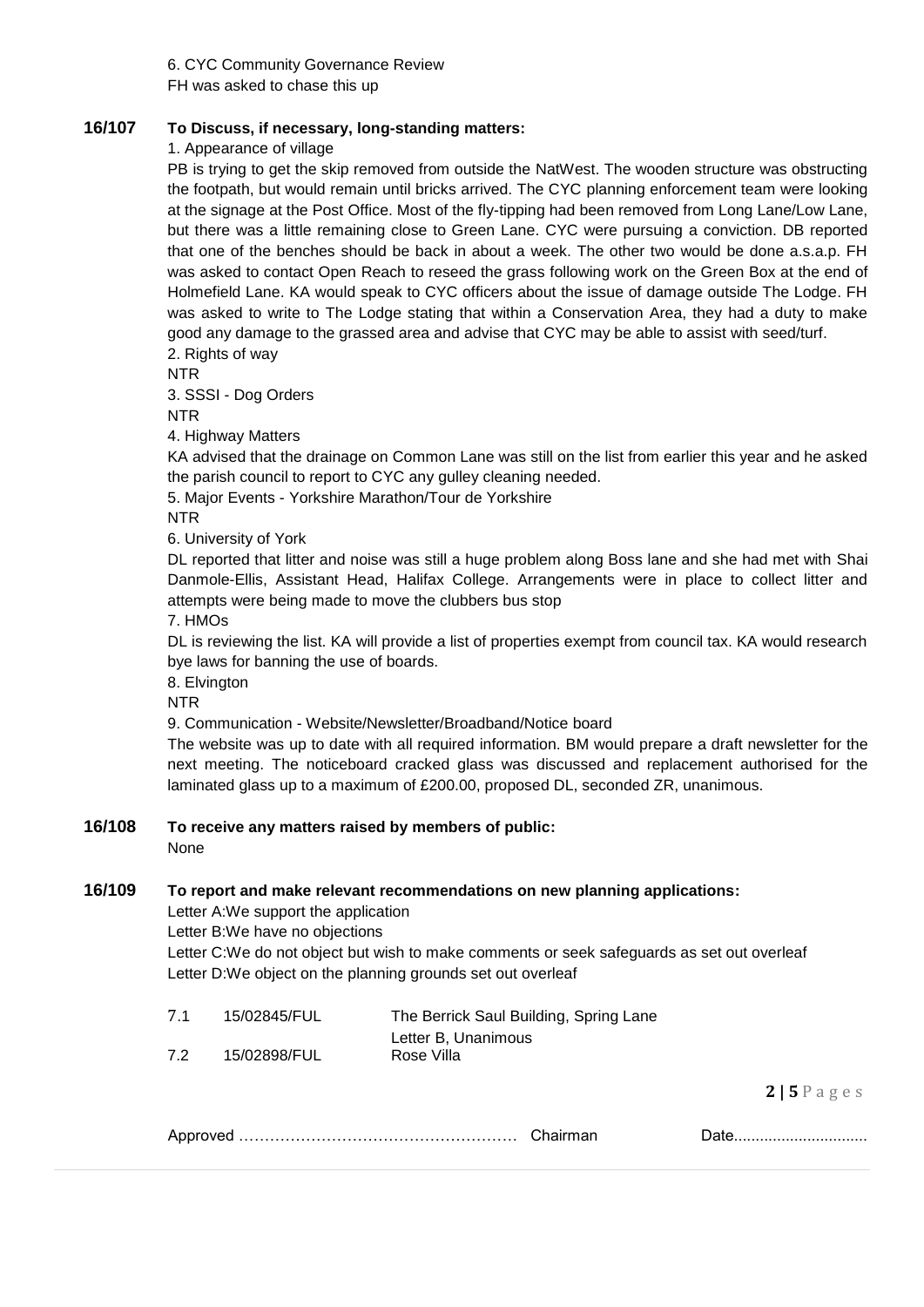The Parish Council had received notification that this application had been withdrawn, so no further action was taken.

## 7.3 16/00038/FUL Charles XII Inn, Main Street

The Parish Council discussed this application at length and unanimously agreed to respond as follows:

Given the open entrance to the rear of the Charles, it is likely the proposed structure will be visible from Main Street and interrupt existing views from Main Street through the car park towards the rear garden grassed areas. The size has the potential to seat large numbers of people in addition to the numbers already using the existing pergola/ smoking shelter.

Its proximity to the neighbouring property is likely to cause additional and cumulative disturbance throughout the year. The effects of lighting and heating on the environment and neighbours must be considered.

Also given the suggested size, it would be both prominent and visually intrusive in the conservation area. Additionally, the materials proposed for the roof are not in keeping with the character and appearance of a traditional village pub in a conservation area.

The planning restraints from 2007 and the opening hours must remain the same.

## **16/110 To report planning decisions by City of York Council:**

1. 15/02578/FUL 1 Enclosure Gardens Approved

# **16/111 To receive reports from representatives of following outside bodies:**

1. Ward Councillors

KA arrived late, but had emailed a report as follows:

Ward Team/ Committee

The Ward Team will be meeting again in the first half of February to discuss the most recentlyreceived funding applications. Heslington Parish Council representation is of course very welcome. There is still a small amount of money remaining in the general ward budget, a larger amount of Highways funding, and some from the Pride in York budget. I'm looking forward to seeing the outcomes of the already-agreed Ward Committee funding in Heslington, including new climbing equipment for the Scouts, the restoration of some benches, and a sign advertising the conservation area.

Ward audit

I am carrying out another ward audit to pick up street – level issues in early February. If you know of any potholes that need looking at, defective street lights, or damaged road signs etc. then please let me know and I would be happy to have a look and raise any issues with Council officers.

#### Parish Council Liaison Group

Next week I am attending a meeting of the Parish Council Liaison Group. If you have any questions or suggestions to do with how the Council engages with local Parish Councils in York, do send them over!

#### Local Plan update

Not much of an update from last time as things of course proceed slowly, but work is ongoing. There will be further public consultation over the summer. As you know, the overall approach of the new Executive is working to lower the total number of proposed houses on the greenbelt

2. North Yorkshire Police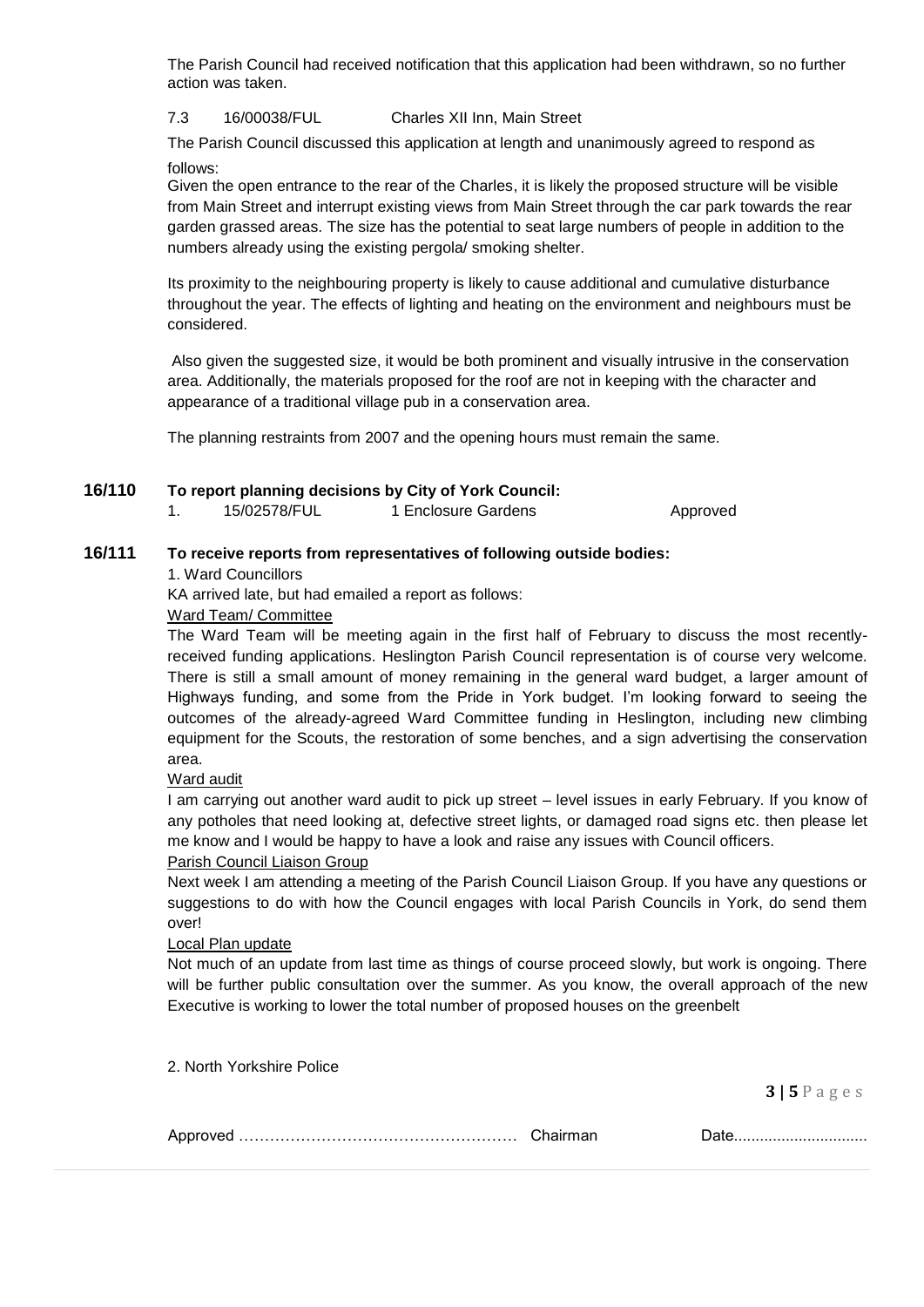Report cover period 11th December – 6th January 2016

Anti Social Behaviour

2 x reports of Antisocial Nuisance

1 x ASB Animals, 30th December resident reports issues with another dog walker in the area of the Outgang.

Traffic Incidents

2 x Traffic Incidents reported for the period.

Crimes

12th December – Report of commercial burglary at Grange farm, out buildings entered, enquiries ongoing.

31st December – Report of a burglary, male found asleep in a caravan, left prior to police arrival, however has been arrested & charged.

University Crimes

1 x Burglary Dwelling

3 x Thefts on campus, however a male has been arrested and charged with two of the offences.

3. Heslington East Community Forum

NTR

4. Good Neighbours Forum

There will be a meeting 01Feb16 and PB/PH will attend – asked for suggestions of issues to raise – noise; litter, cycles, lighting, neighbourhood plan, support for changes in signage boards 5. Ouse and Derwent Drainage Board

NTR

6. Sports Field

Yorventure grant received of £28,000, so phase one would go ahead in February 2016 7. York Environment Forum NTR

8. Alms Houses

NTR

9. The Meeting Room

DL reported that two ward funding bids had been submitted for matting and finger post. A new website had been launched. The front door needed work.

# **16/112 To receive any new correspondence received by the council:**

- FH had circulated an email regarding traffic issues, which would be forwarded to Cllr Gillies
- PC had uploaded information about the mobile library to the website and DB/DL would put details on notice board/ Meeting Room respectively.

# **16/113 To receive matters raised by members:**

FH was asked to forward the email about Queen's Birthday Beacon to the university.

# **16/114 To discuss matters raised by Parish Clerk/Responsible Financial Officer:**

1. Bookkeeping records for year ending 31 Mar 16 to date

The financial report was circulated around Cllrs

2. Budget/Precept 2016-2017

The budget and precept were unanimously approved, proposed DL, seconded BM

3. Internal Control Check(s)

The Parish Council conducted the monthly checks and found everything to be in order.

4. Matters raised with/by Yorkshire Local Councils Association (YLCA)

|  |  | .w |
|--|--|----|
|--|--|----|